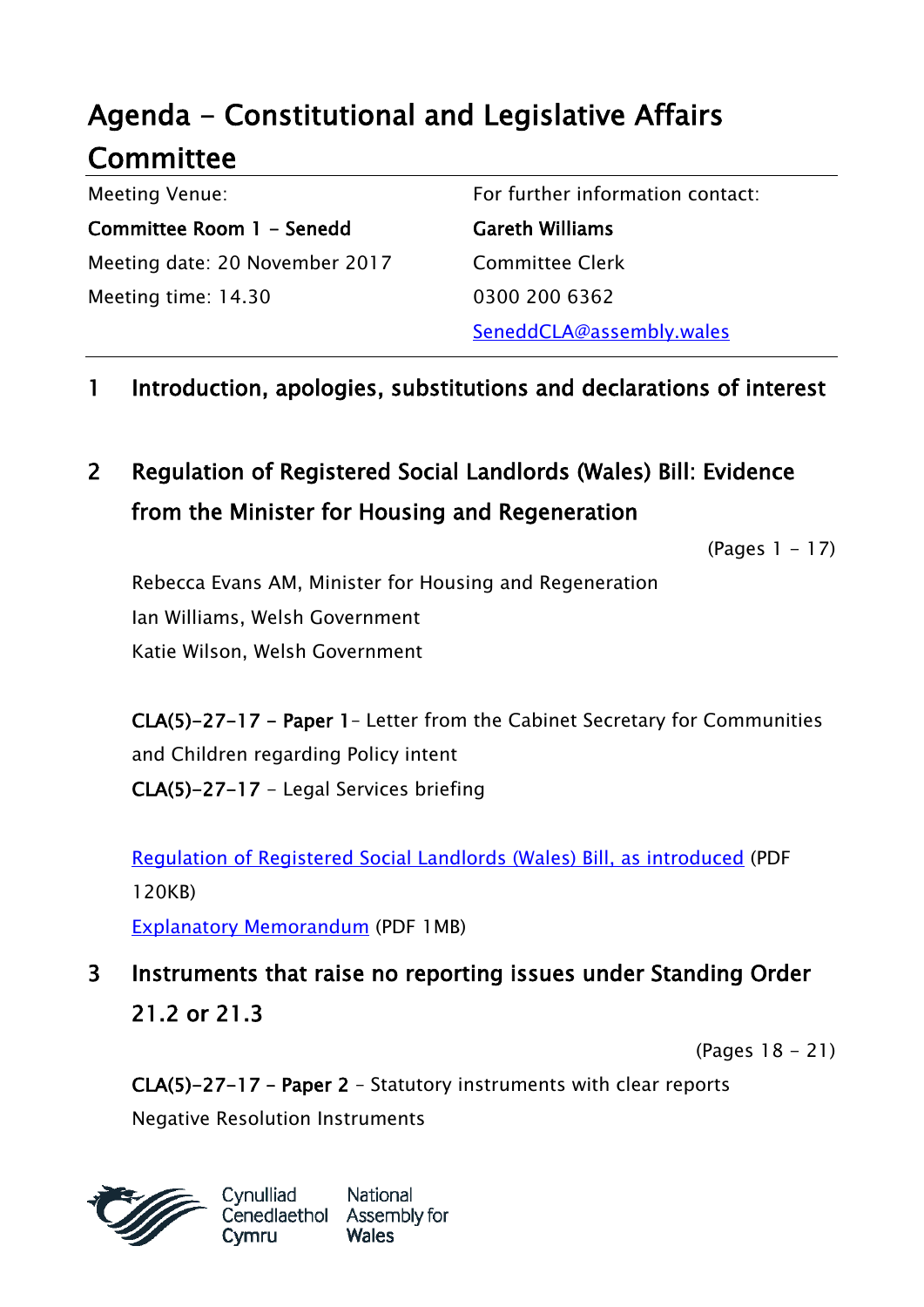- 3.1 SL(5)143 The Tax Collection and Management (Administration) (Wales) Regulations 2017
- 3.2 SL(5)145 The National Health Service (General Dental Services Contracts and Personal Dental Services Agreements) (Wales) (Amendment) Regulations 2017
- 3.3 SL(5)146 The Water Resources (Miscellaneous Revocations) (Wales) Order 2017

Affirmative Resolution Instruments

- 3.4 SL(5)142 The Tax Collection and Management (Permitted Disclosures) (Wales) Regulations 2017
- 3.5 SL(5)151 The Official Statistics (Wales) Order 2017
- 4 Instruments that raise issues to be reported to the Assembly under Standing Order 21.2 or 21.3

Negative Resolution Instruments

4.1 SL(5)144 - The Private Water Supplies (Wales) Regulations 2017

(Pages 22 - 92)

CLA(5)-27-17 – Paper 3 – Regulations CLA(5)-27-17 – Paper 4 – Explanatory Memorandum CLA(5)-27-17 – Paper 5 – Report

4.2 SL(5)147 - The Water Abstraction (Transitional Provisions) Regulations 2017

(Pages 93 - 169)

CLA(5)-27-17 – Paper 6 – Regulations CLA(5)-27-17 – Paper 7 – Explanatory Memorandum CLA(5)-27-17 – Paper 8 – Report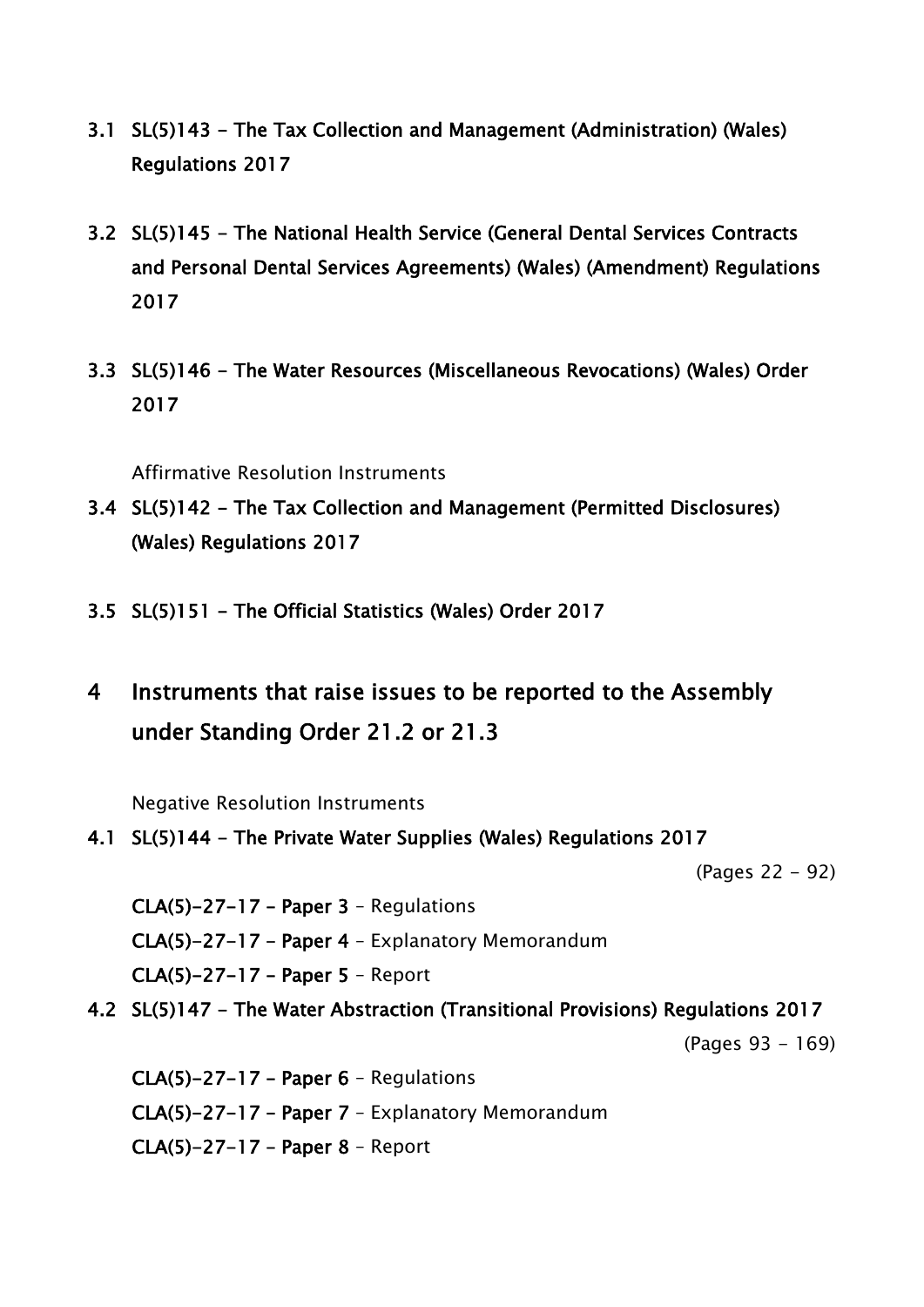### 4.3 SL(5)148 - The Water Abstraction and Impounding (Exemptions) Regulations 2017

(Pages 170 - 245)

CLA(5)-27-17 – Paper 9 – Regulations CLA(5)-27-17 – Paper 10 – Explanatory Memorandum CLA(5)-27-17 – Paper 11 – Report

4.4 SL(5)149 - The Conservation of Habitats and Species Regulations 2017

(Pages 246 - 365)

CLA(5)-27-17 – Paper 12 – Regulations CLA(5)-27-17 – Paper 13 – Explanatory Memorandum CLA(5)-27-17 – Paper 14 – Report

5 SICM(5)1 - Statutory Instrument Consent Memorandum

(Pages 366 - 372)

CLA(5)27-17 - Paper 15 – Letter from the Cabinet Secretary for Economy and **Transport** 

CLA(5)27-17 - Paper 16 - Statutory Instrument Consent Memorandum

6 Paper(s) to note

### 6.1 Change of Member in Charge of Bills

(Page 373)

CLA(5)-27-17 – PTN1 – Letter from the First Minister – 9 November 2017

### 6.2 Letter to the UK Government on the European Union (Withdrawal) Bill

(Pages 374 - 377)

CLA(5)-27-17 – PTN2 – Letter from the Chair of the External Affairs and Additional Legislation Committee to the Secretary of State for Wales and the Parliamentary Under Secretary of State for Exiting the European Union – 9 November 2017

Break (5 mins)

### 7 Election of a Temporary Chair under Standing Order 17.22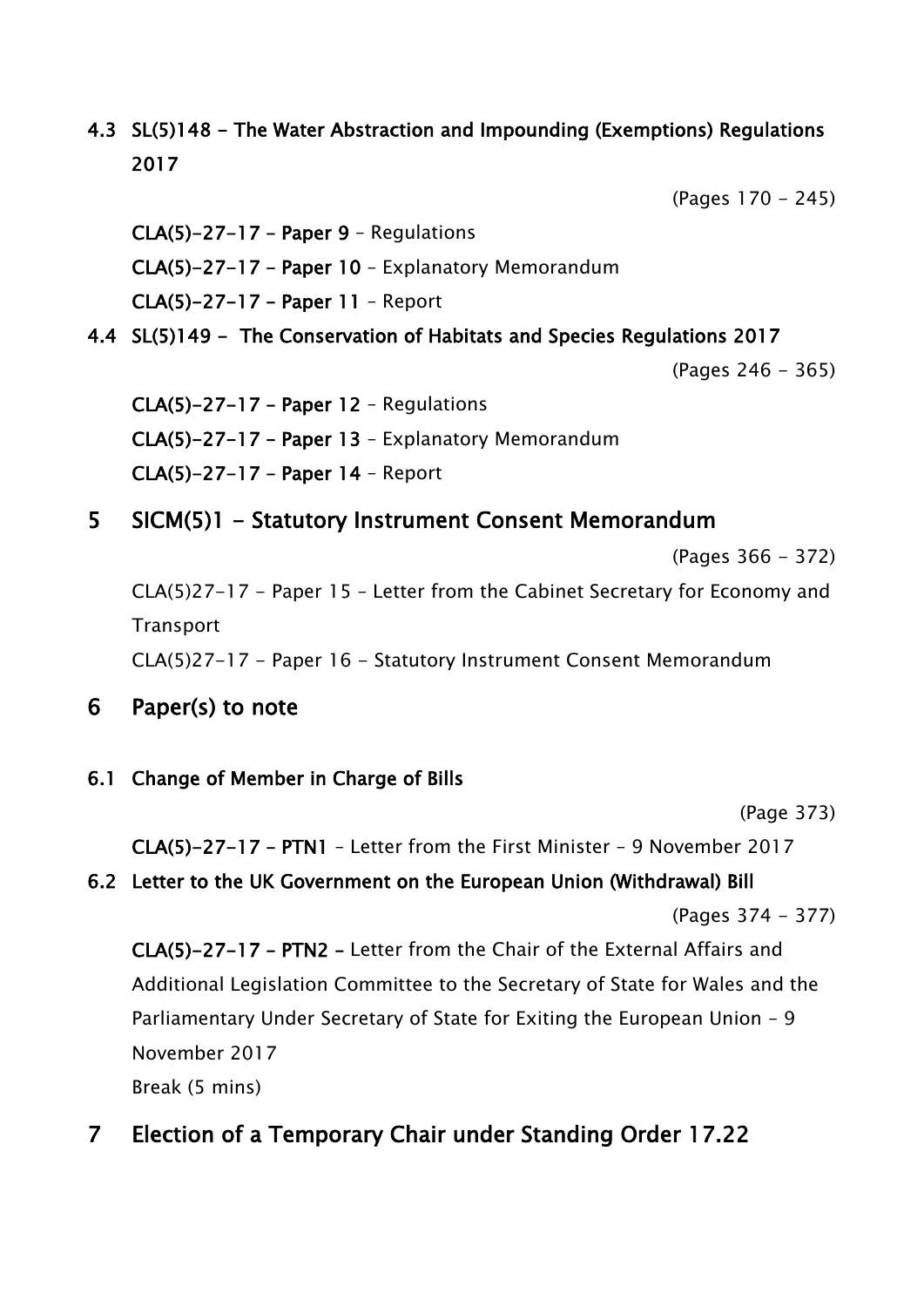# 8 Instrument that raises issues to be reported to the Assembly under Standing Order 21.2 or 21.3

Negative Resolution Instrument

#### 8.1 SL(5)150 - The Agricultural Wages (Wales) Order 2017

(Pages 378 - 459)

CLA(5)-27-17 – Paper 17 – Regulations CLA(5)-27-17 – Paper 18 – Explanatory Memorandum CLA(5)-27-17 – Paper 19 – Report CLA(5)-27-17 – Paper 20 – Letter from the Leader of the House and Chief Whip

9 Motion under Standing Order 17.42 to resolve to exclude the public from the meeting for the following business:

Items 10 and 11

## 10 Regulation of Registered Social Landlords (Wales) Bill: Consideration of evidence

11 Forward Work Programme

(Pages 460 - 568)

CLA(5)27-17 - Paper 21 – Forward work programme CLA(5)27-17 - Paper 22 – A Stronger Voice for Wales: Draft report CLA(5)27-17 - Paper 23 - Letter from the Llywydd to the Chair on Disqualification – 26 October 2017 CLA(5)27-17 - Paper 24 - Letter from the Chair to the Llywydd– 4 October 2017 CLA(5)27-17 - Paper 25 - Letter from the Llywydd to the Chair – 18 August 2017

#### Date of the next meeting